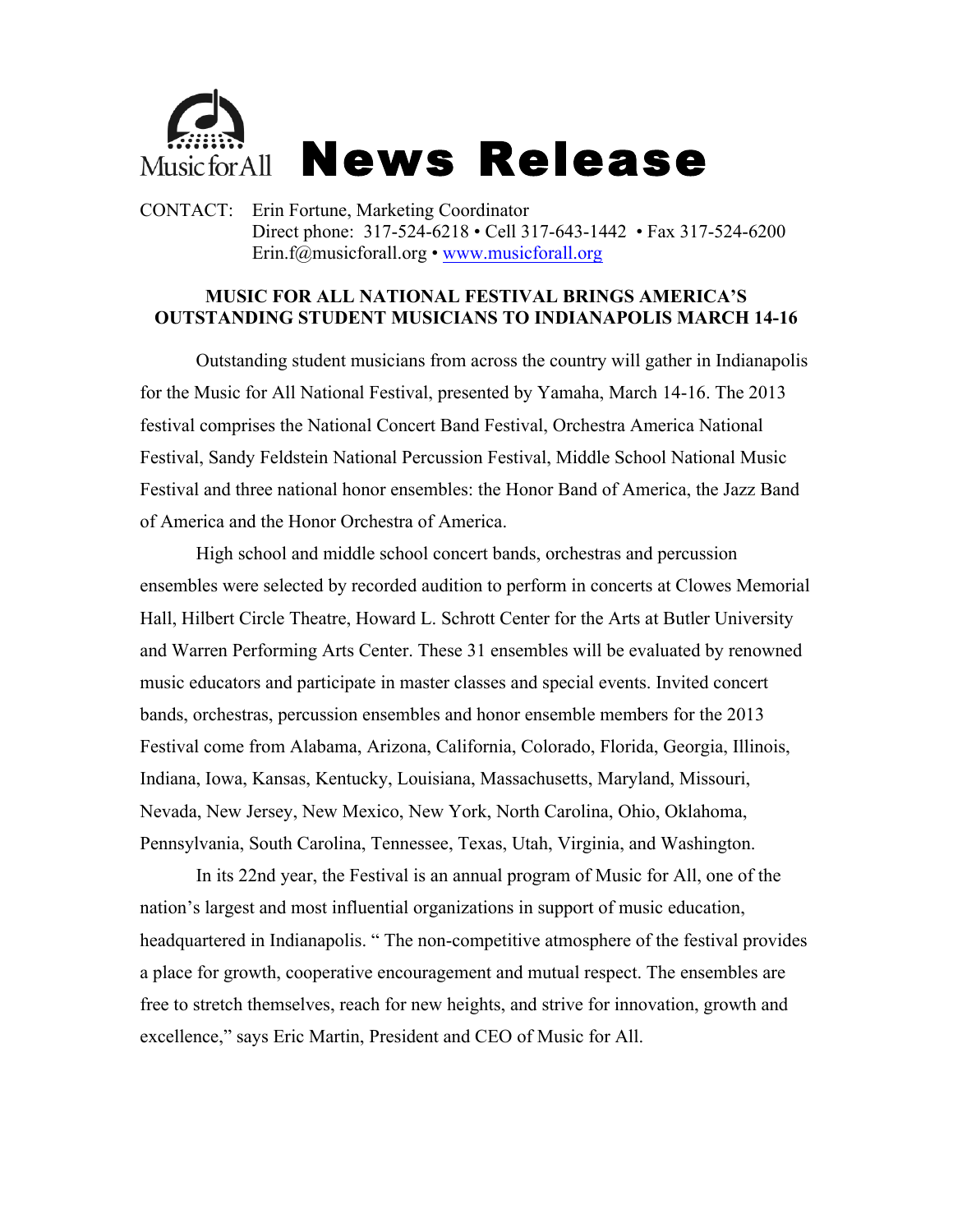## **Festival Honor Ensembles**

The Jazz Band of America will perform Friday night, March 15, 8:30 p.m. at Clowes Memorial Hall, directed by Dr. Lou Fischer, Professor of Music, Jazz Activities Coordinator and Jazz Ensemble Director at Capital University in Columbus, Ohio. The Honor Band of America will perform Saturday night, March 16, 8 p.m. at Clowes Memorial Hall, conducted by Jerry F. Junkin, Professor of Instrumental Conducting and Director of Bands, Sarah and Ernest Butler School of Music at the University of Texas at Austin. The 2013 Honor Orchestra of America will perform two shared concerts with the Indianapolis Symphony Orchestra as part of the ISO's Subscription Series, Friday and Saturday, March 15-16 at 7 p.m. in Hilbert Circle Theatre. The Honor Orchestra of America will be conducted by Gary Lewis, Director of Orchestra Studies, University of Colorado at Boulder.

## **Tickets**

Tickets for the invited ensemble concert blocks range from \$5 to \$40. Tickets for the Jazz Band of America and Honor Band of America are \$15. Tickets for the Clowes Memorial Hall concerts can be ordered in advance at cloweshall.org, musicforall.org, or Ticketmaster.com. Tickets for the Honor Orchestra of America concert at Hilbert Circle Theatre are available from indianapolissymphony.org and the Hilbert Circle Theatre ticket office. The Honor Orchestra of America will perform as part of the Indianapolis Symphony Orchestra Subscription Series. Members will have the unforgettable opportunity to perform on stage at Hilbert Circle Theatre in Indianapolis during the first half of a concert shared with the Indianapolis Symphony Orchestra.

On Friday, March 15 at Warren Performing Arts Center, Music for All is offering a day of free concerts at the Sandy Feldstein National Percussion Festival. Tickets for the Sandy Feldstein National Percussion Festival are free and open to the public. Concerts will be taking place from 8:00am- 5:30pm.

Also on Friday, March 15 at the Howard L. Schrott Center for the Arts at Butler University, Music for All will be offering free concerts at the Middle School National Festival from 10:15am - 4:45pm.

On Saturday, March 16 at the Hilbert Circle Theatre the Orchestra America National Festival will be showcasing orchestra concerts from 8:00am – 1:00pm. Tickets for these concerts are also free and open to the public.